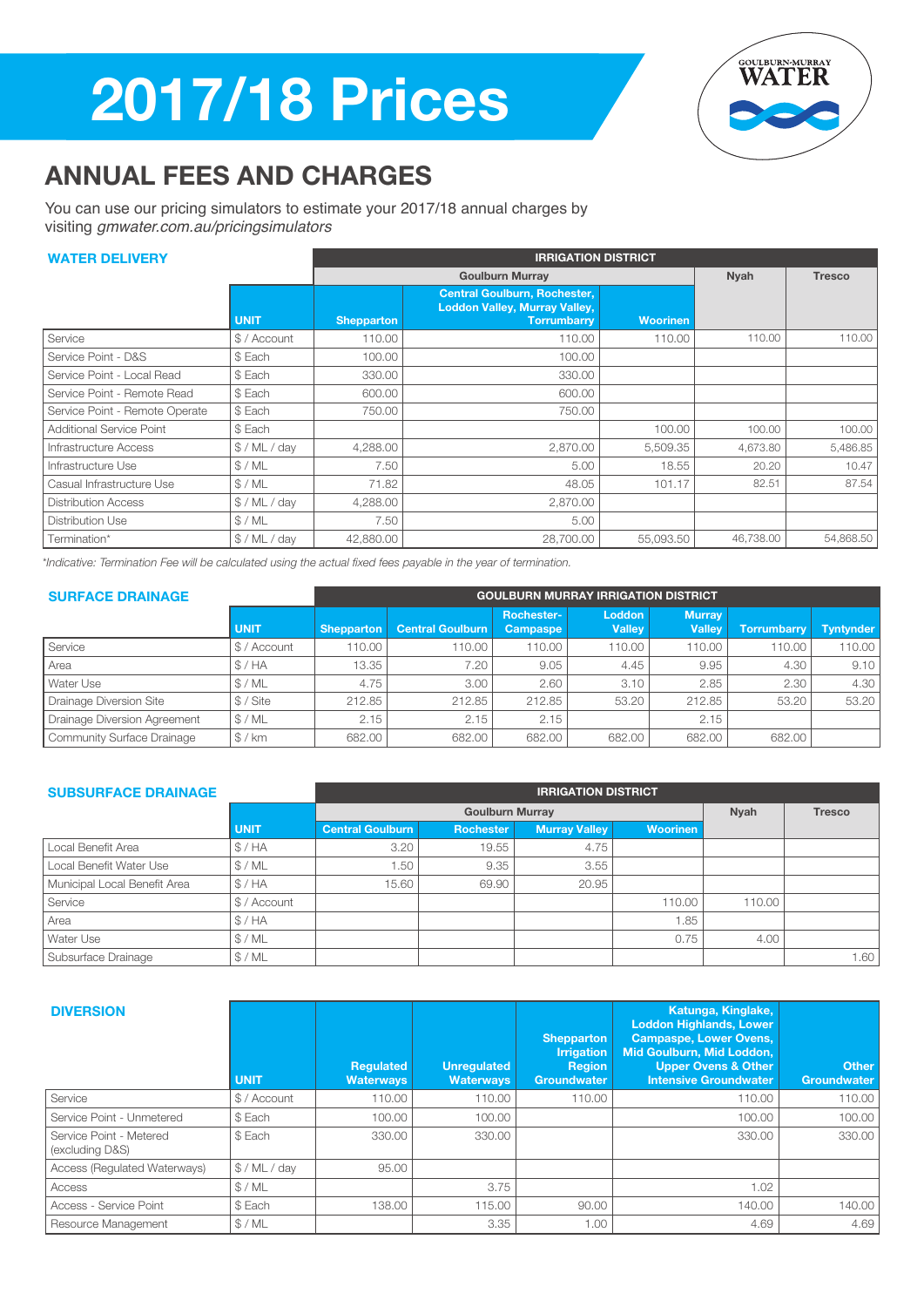| <b>BULK WATER</b>                   |             |               | <b>BASIN</b> |                   |        |                  |               |              |  |
|-------------------------------------|-------------|---------------|--------------|-------------------|--------|------------------|---------------|--------------|--|
|                                     | <b>UNIT</b> | <b>Broken</b> |              | Goulburn Campaspe | Loddon | <b>Bullarook</b> | <b>Murray</b> | <b>Ovens</b> |  |
| Very High Reliability Entitlement   | \$/ML       |               | 7.55         |                   |        |                  |               |              |  |
| <b>High Reliability Entitlement</b> | \$/ML       | 48.00         | 7.20         | 25.18             | 42.74  | 411.86           | 8.90          | 60.53        |  |
| Low Reliability Entitlement         | \$/ML       |               | 3.70         | 15.54             |        | 249.55           | 4.05          |              |  |
| Above Entitlement Storage           | \$/ML       |               | 3.70         | 15.54             |        |                  | 4.05          |              |  |
| WR Equivalent Entitlement           | \$/ML       |               | 9.20         |                   |        |                  | 10.45         |              |  |
| Coliban Capacity Share Source       | \$/ML       |               |              | 31.60             |        |                  |               |              |  |

#### REGIONAL URBAN STORAGE ANCILLARY FEE

|--|

| <b>ENTITLEMENT STORAGE</b>                        |             | <b>BASIN</b>  |                 |          |        |                  |               |        |
|---------------------------------------------------|-------------|---------------|-----------------|----------|--------|------------------|---------------|--------|
|                                                   | <b>UNIT</b> | <b>Broken</b> | <b>Goulburn</b> | Campaspe | Loddon | <b>Bullarook</b> | <b>Murray</b> | Ovens  |
| <b>WATER USER</b>                                 |             |               |                 |          |        |                  |               |        |
| High Reliability Water Share Entitlement Storage  | \$/ML       | 10.70         | 10.70           | 10.70    | 10.70  | 10.70            | 13.21         | 13.21  |
| Low Reliability Water Share Entitlement Storage   | \$/ML       | 5.24          | 5.24            | 5.24     | 5.24   | 5.24             | 5.02          |        |
| Spill Reliability Water Share Entitlement Storage | \$/ML       |               |                 |          |        |                  |               | 5.02   |
| <b>NON WATER USER</b>                             |             |               |                 |          |        |                  |               |        |
| Service                                           | \$/Account  | 110.00        | 110.00          | 110.00   | 110.00 | 110.00           | 110.00        | 110.00 |
| High Reliability Water Share Entitlement Storage  | \$/ML       | 48.00         | 7.20            | 25.18    | 42.74  | 411.86           | 8.90          | 60.53  |
| Low Reliability Water Share Entitlement Storage   | \$/ML       |               | 3.70            | 15.54    |        | 249.55           | 4.05          |        |
| <b>ABOVE ENTITLEMENT STORAGE</b>                  |             |               |                 |          |        |                  |               |        |
| Above Entitlement Storage                         | \$/ML       |               | 3.70            | 15.54    |        |                  | 4.05          |        |

| <b>WATER SUPPLY</b>        | <b>WATER DISTRICT</b> |                    |                 |                               |                               |                    |  |
|----------------------------|-----------------------|--------------------|-----------------|-------------------------------|-------------------------------|--------------------|--|
|                            | <b>UNIT</b>           | <b>Normanville</b> | <b>Tungamah</b> | <b>East Loddon</b><br>(South) | <b>East Loddon</b><br>(North) | <b>West Loddon</b> |  |
| Service                    | \$/Account            | 110.00             | 110.00          | 110.00                        | 110.00                        | 110.00             |  |
| Water Allowance Storage    | \$/ML                 | 7.20               | 7.20            | 7.20                          | 7.20                          | 7.20               |  |
| Infrastructure Access      | \$ / kL / day         | 172.15             | 147.65          | 105.60                        |                               |                    |  |
| Infrastructure Access      | \$/HA                 |                    |                 |                               | 2.65                          | 2.90               |  |
| Infrastructure Use         | \$/ML                 | 104.95             | 39.75           | 58.05                         |                               |                    |  |
| Additional Service Point   | \$ Each               | 100.00             | 100.00          | 100.00                        |                               |                    |  |
| <b>Distribution Access</b> | \$/ML / day           |                    |                 |                               | 2,870.00                      |                    |  |
| Distribution Use           | \$/ML                 |                    |                 |                               | 5.00                          |                    |  |
| <b>Excess</b>              | \$/ML                 | 2.000.00           | 2.000.00        | 2.000.00                      | 2.000.00                      | 2.000.00           |  |

| <b>LOCH GARRY FLOOD PROTECTION DISTRICT</b> |            |        |  |  |  |  |
|---------------------------------------------|------------|--------|--|--|--|--|
| Service                                     | \$/Account | 110.00 |  |  |  |  |
| ' Flood Protection                          | \$/HA      | 1.43   |  |  |  |  |

| <b>MALLEE CMA SALINITY MITIGATION</b>       |       |       |  |  |  |  |
|---------------------------------------------|-------|-------|--|--|--|--|
| Operations and Maintenance Charge   \$ / ML |       | 4.00  |  |  |  |  |
| Capital Charge                              | \$/ML | 35.00 |  |  |  |  |

Legend

**HA** Hectares<br>**kL** Kilolitres Kilolitres **km** Kilometres<br>**MI** Megalitres Megalitres

#### Notes

*All prices are exempt from GST and are for the period of 1 July 2017 to 30 June 2018 excluding the Infrastructure Access Tariff for water delivery in the Goulburn Murray Irrigation District which is set for 15 August 2017 to 15 May 2018.*

Our full price list is available at *gmwater.com.au/pricing*

#### Interest

Under s281 of the *Water Act 1989 (Vic)* interest shall be payable in respect to all amounts payable under a fee or charge if the amount is not paid by the due date.

Interest is charged at a rate of 5.5 per cent

Interest will not be payable on overdue account balances by customers who enter into and comply with a payment arrangement. This applies for balances from a prior period where a payment arrangement is still in force. All payments will be applied to the oldest balance first.

#### Payment Options

Pay your Fixed Charges Account in full by 16 September 2017 and receive a 2 per cent discount or pay in full by 16 December 2017 with no discount.

We are also offering instalment options for 2017/18 Fixed Charges Accounts. Pay eight equal instalments of 12.5 per cent on the 16th of each month, starting on 16 September 2017 with the final payment due on 16 April 2018.

#### Concessions

There is a Victorian Government concession of 50 per cent (to a maximum of \$156.55) available on Fixed Charges Accounts for eligible concession card holders upon application.

#### **Enquiries**

For more information please phone our Customer Call Centre on 1800 013 357.